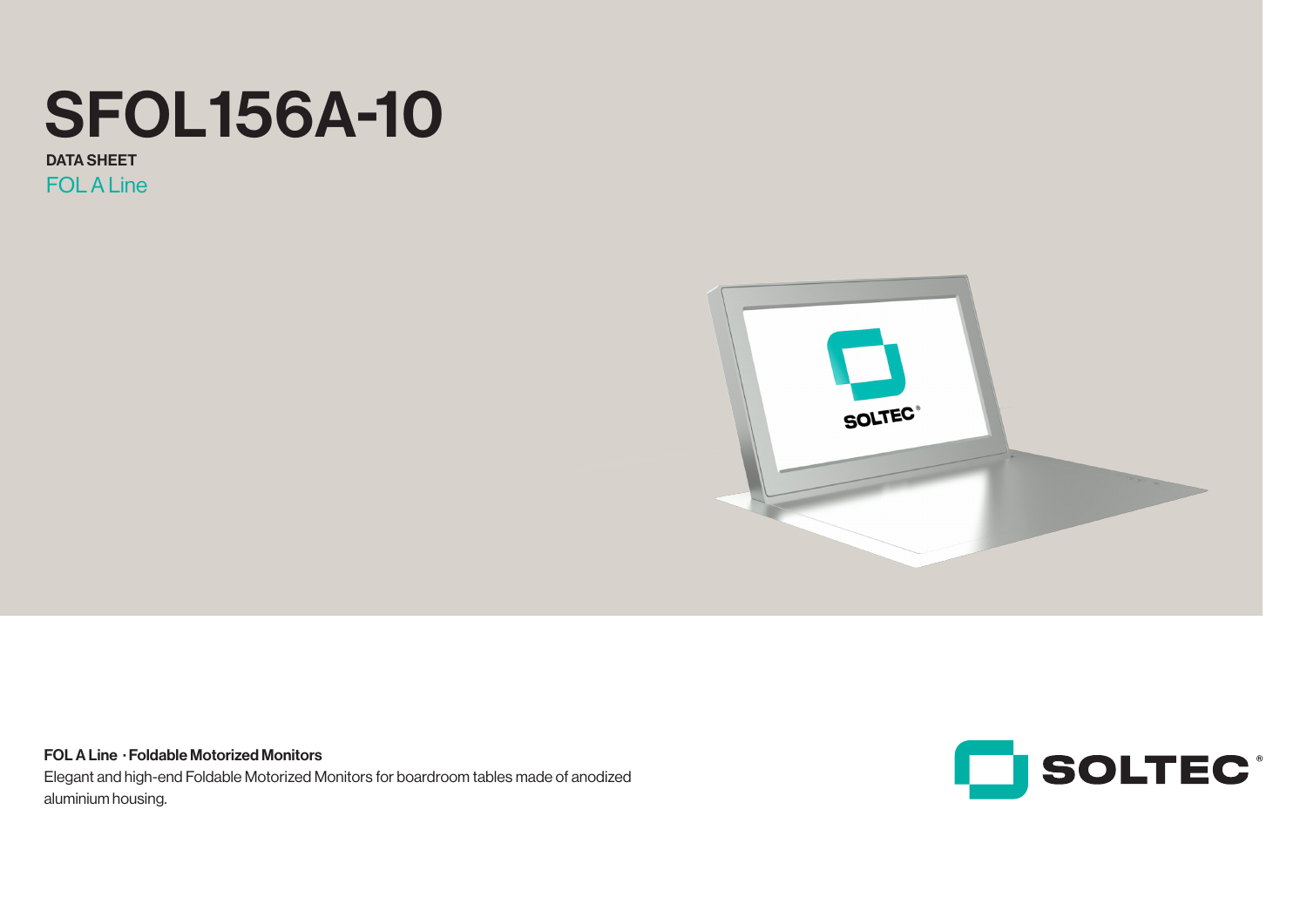# SFOL156A-10



### FOLDABLE MOTORIZED MONITOR FOL A Line

### GENERAL DESCRIPTION

Foldable Motorized Monitor for boardroom and meeting room tables. 20<sup>°</sup> tilt adjustment that can be set according to user preference. High-end anodized aluminium monitor housing.

VGA and DVI-D inputs. RS-232 serial control through DB9 connector. RS-485/422 serial control throught RJ45 connector in loop and addressing.

Touch Screen USB Keyboard







Channel Selector Voting System HDBaseT Input





## $\boxed{\boxtimes}$

### Full range of options available.



## $\blacksquare$

#### **DISPLAY** Panel Technology

Display Area (mm) Size Pixel Pitch (mm) Screen Aspect Native Resolution Viewing Angle UDLR Contrast Ratio Brightness cd/m2 Colors Response Time Life Time (hours)

### **CONNECTIVITY**

Analogue RGB Input Digital Input RS-232 Control RS-485/422 Control

### **CONTROL**

Remote Control Manual Control

#### **ELECTRICAL** Power Adaptor

Power Consumption Energy Management

Edge LED Technology 344.23(H) x 193.53(V) 15.6" 0.252 x 0.252 16:9 1.366 x 768 80º/80º/85º/85º 500:1 (Typ) 300 (Typ) 16.7M Colors 8ms Ton +Toff 50.000

# 1xDB15

1xRS232, 1xRS485/422 2 Pushbuttons (Up/Down) 2 Pushbuttons (Tilt adjustment)

47 ~ 63Hz

VESA DPMS

#### MECHANICAL (SFOL156A-10)

| Screen (mm)               | 400 x 265       |
|---------------------------|-----------------|
| On-table Cover Plate (mm) | 470 x 395       |
| Under-table Housing (mm)  | 524 x 398 x 106 |
| NET Weight (Kg)           | <b>TRD</b>      |
| Packaging dimensions (mm) | 600x720x190     |
| Gross Weight (Kg)         | TRD             |

#### ENVIRONMENTAL CONDITIONS

Operation Temperature Storage Temperature Operation Humidity (%) Storage Humidity (%) 0º to 50º

 $-200$  to 600 20 to 80 10 to 90

#### **OTHERS**

**Certifications** Plug & Play Accessories

CE; RoHS, BIS, EAC, CB IECEE VESA DDC2Bi Mains Power Cord User Manual

#### ORDERING INFORMATION

SFOL156A-10 SFOL156A-15B SFOL156A-15BC SFOL156A-15D SFOL185A-15DC SFOL156A-15T SFOL156A-15TC SFOL156A-15XLR

Standard 15.6" FOL A Line Built-in Bosch Mic Delegate Built-in Bosch Mic Chairman Built-in DIS/Shure Mic Delegate Built-in DIS/Shure Mic Chairman Built-in Televic Mic Delegate Built-in Televic Mic Chairman Built-in Generic XLR3 Mic

\* Double microphone models: -16 instead of -15

Specifications subject to change without prior notice

### 1xDVI-D 1xDB9 2xRJ45 (With Loop)

90 ~ 264VAC to 12VDC 30W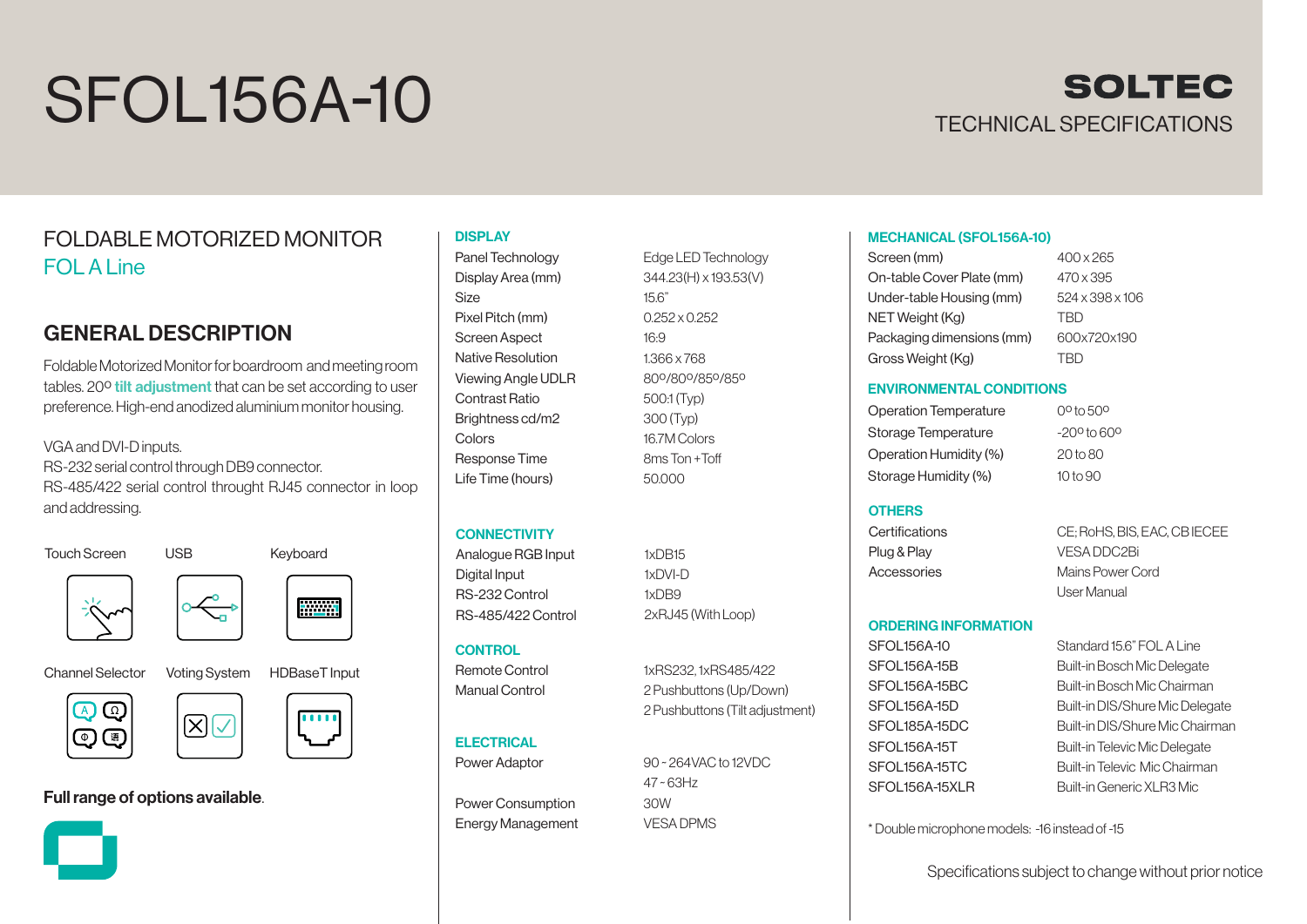# SFOL156A-10



FOLDABLE MOTORIZED MONITOR FOL A Line

### CONSULTANTS & ARCHITECTS

Technical product description

Elegant and high-end 15.6" Foldable Motorized Monitors for boardroom tables made of anodized aluminium housing. With a silent, high-speed lift system. With just a 10cm box under the table, this product is perfect for those installations with limited space.

Monitors can be remotely controlled by serial RS-485 or RS-232 port.